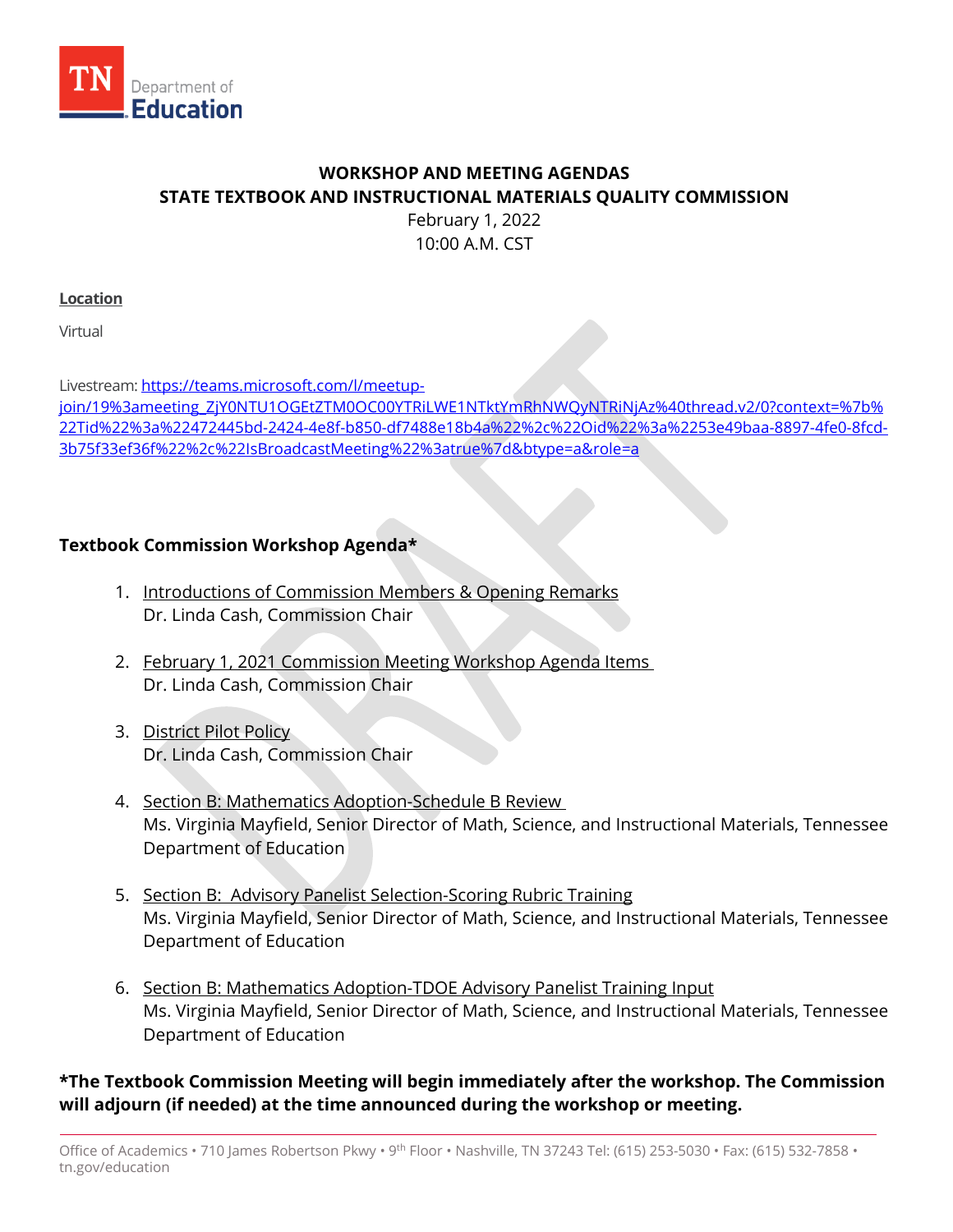

# **Textbook and Instructional Materials Quality Commission Meeting Agenda February 1, 2022**

### **1. Welcome & Introductions**

- a. Call to Order Dr. Linda Cash, Commission Chair
- b. Roll Call Ms. Pam Kimbrough, Recording Secretary, Tennessee Department of Education
- c. Introductions of Commission Members Dr. Linda Cash, Commission Chair

### **2. Consent Items (Voice Vote)**

a. Adoption of Agenda Dr. Linda Cash, Commission Chair

### **3. Action Items (Roll Call Vote)**

- a. Approval of Minutes, September 9, 2021 Dr. Linda Cash, Commission Chair
- b. Revisions to Schedule B Dr. Linda Cash, Commission Chair
- c. Approval of Math Instructional Materials Scoring Rubrics Dr. Linda Cash, Commission Chair
- d. Math Publisher Contract Extensions Dr. Linda Cash, Commission Chair

### **4. 2022 Meeting Dates**

Regularly Scheduled Meeting: March 21, 2022